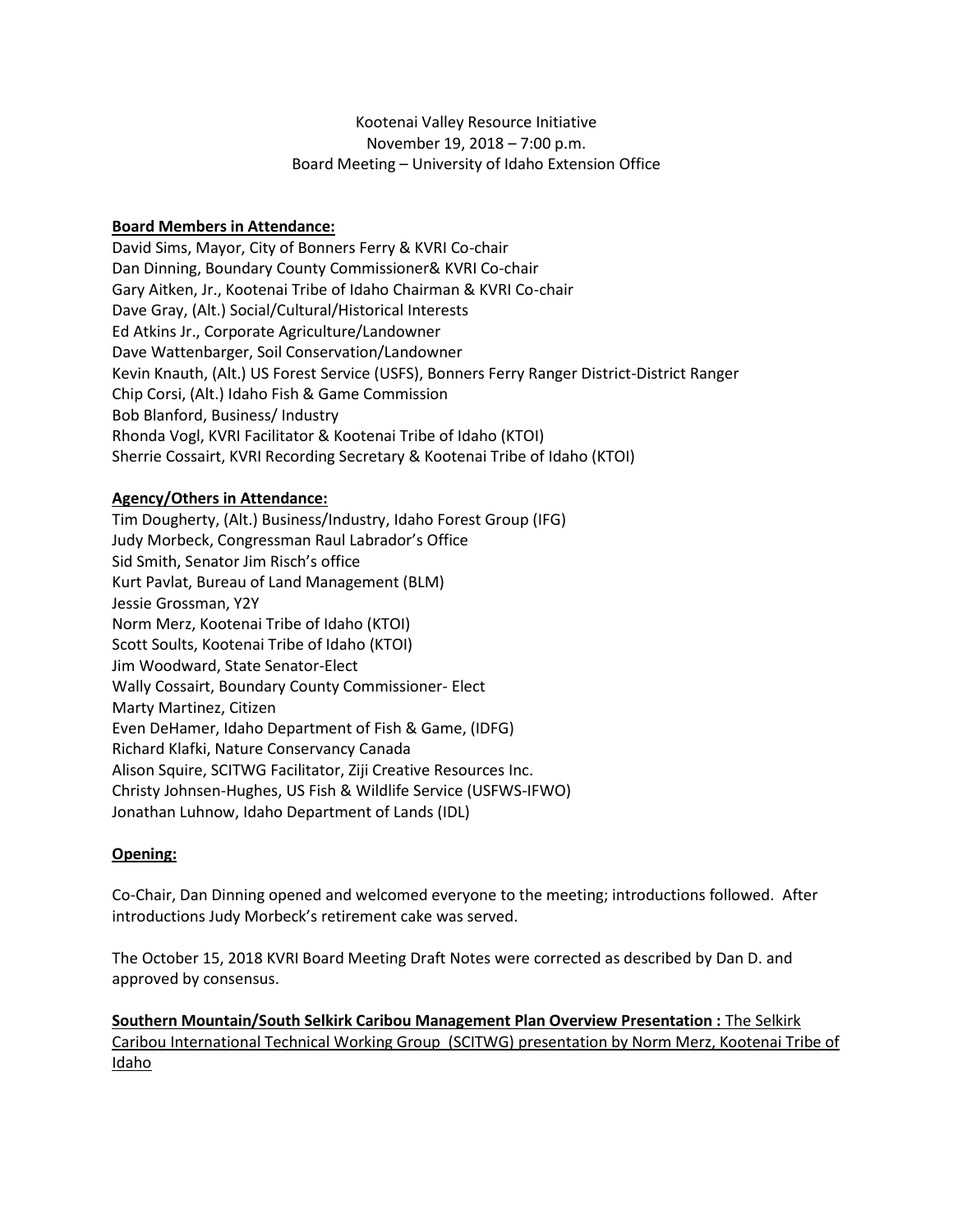The Selkirk Caribou International Technical Working Group **(**SCITWG) is a very diverse group; representation of Federal & State agencies, Tribes, First Nations in Canada, and Boundary & Bonner County Commissioners are just a few.

# **Status of Caribou in the United States**

- 1983-1984 Caribou was listed as an Endangered Species in the Selkirk mountains
- 1985 Management Recovery Plan drafted
- 1994 Revised Recovery Plan
- 2012- FWS re-evaluated their listing and determined that their draft listing included all of the Southern Mountain herds not just the Selkirks which are consistent with Canada and their Species at Risk Act (SARA). Currently the FWS proposal is to list that group as threatened.
- In 2014- Committee on the Status of Endangered Wildlife in Canada (COSEWIC) re-evaluated the situation, the populations of all the herds continue to decline so the recommendation was to change that listing to endangered, which is still pending in Canada.

#### **SCITWG Short term actions**

- Winter census coordination
- Signage & text messages linked to radio-collar tracking to warn drivers on BC Hwy 3 of the potential presence of caribou on the roadway
- Predator monitoring and management
- Maternal pen plans
- Data sharing and fund raising

#### **The Management Plan**

- Part 1-Science background, state of our knowledge, updated as needed
- Part 2-Subpopulation Objectives
- Part 3- Implementation Plan-Update annually

#### **Population Trend**

- 2002-2009 had increasing population
- 2010 started to decline
- 2011 started to get concerned
- 2012-14 dropped substantially to quite a low number. This drop spurred the need to reevaluate the status and increased management of Caribou.

Caribou are slow reproducing animals, don't reproduce until they are 3 years old, only 1 calf per year, high pregnancy rate of 95% and they have a low calf recruitment average of 12.5% (Selkirk subpopulation 1991-2003)

To replace herself in the population a cow has to live at least 12 years and produce 8 calves. Her maximum life span is only 15 years, so she has to live her full life and not only her but every cow in the population.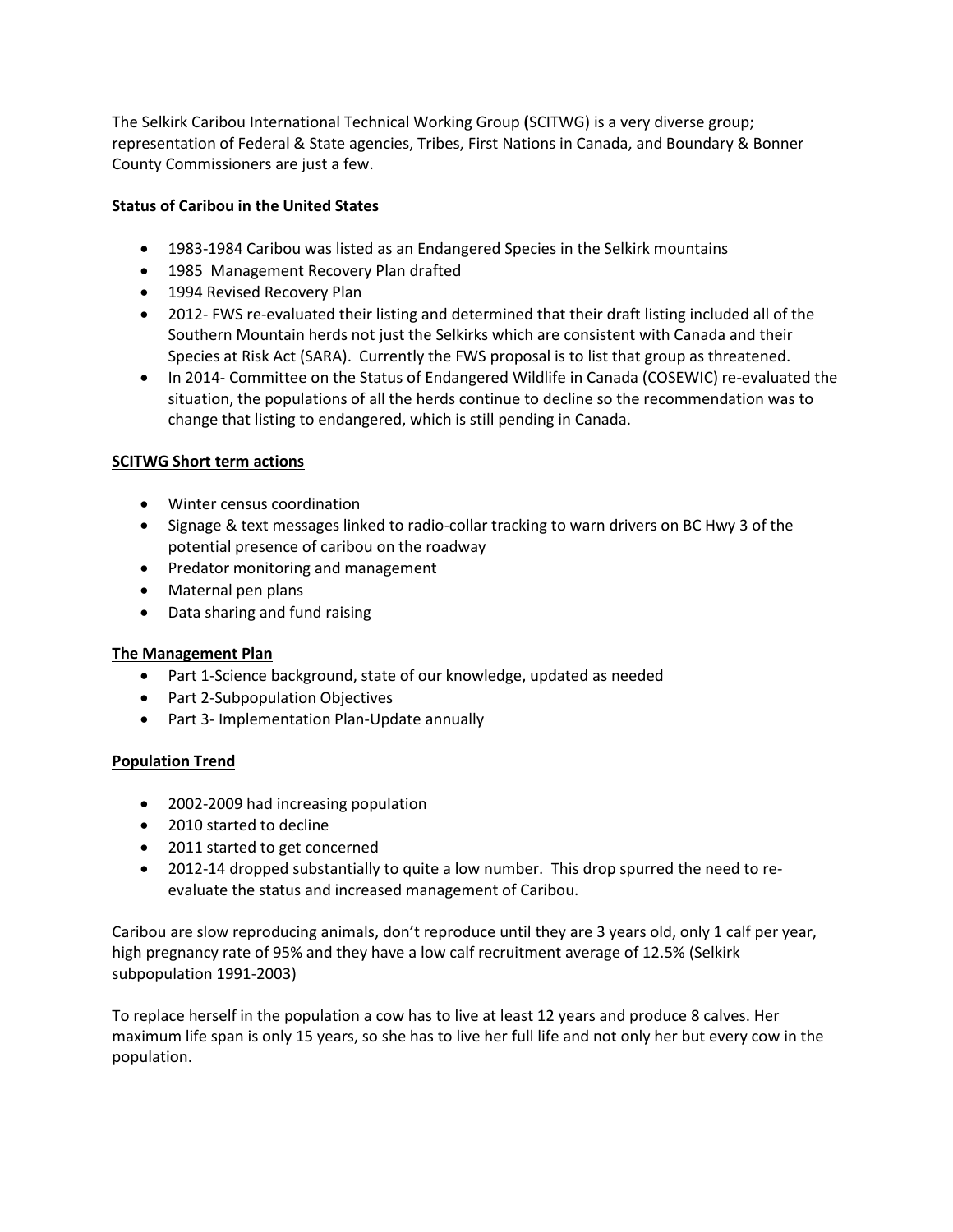**Threats and survival rates:** Anything that effects calf survival or the longevity of the adults has a major impact on the population. As far as they know most of the adult Caribou in the Selkirks die from predation. And calf deaths are still unknown. They suspect predation as well. Habitat modification plays a major role in increasing caribou predation risk.

## **Part 2 Management Plan Vision**

- The vision for the South Selkirk Caribou is to retain and bolster the wild herd in the southern Selkirk Mountains so that it is able to persist over the long-term and contribute to the conservation of Southern Mountain Caribou.
- Active management (i.e. human intervention) will be necessary to ensure the long-term health, persistence and a transboundary distribution for this subpopulation, which may eventually support subsistence harvest and recreational hunting.

**Population Objective:** Working with Idaho Fish and Game, they developed a habitat based population objective using the Kinley and Apps model for suitable habitat. Based on that information they have set a population of 90 animals as the objective. To meet that objective they have broad ranging actions.

- Maintain appropriate habitat quality and quantity within the Management Area so that is it capable of supporting the 90 South Selkirk Caribou in the population objective that was developed
- Adaptively manage the implementation projects
- Look at areas that there may be some opportunity to do some things consistent with Caribou conservation

#### **Part 3: Update Annually**

Whenever they have adequate information, they will get together with their partners to review where they have been, the current situation and where they need to go.

#### **Management Plan next steps**

- Finalize Draft Plan
- Comment period, ends Nov 30
- Comments appended to Final Plan
- USFWS Handoff ---early in the New Year
- Spring SCITWG Meeting

# **What is the status of the Caribou as we know it today?**

#### **South Selkirks**

- In March 2018, 3 cows, radio collared, were not pregnant,
- 1 died due to mountain lion predation, 1 collar worked for only a short period of time, and the
	- 3<sup>rd</sup> cow is collared and currently south of Hwy 3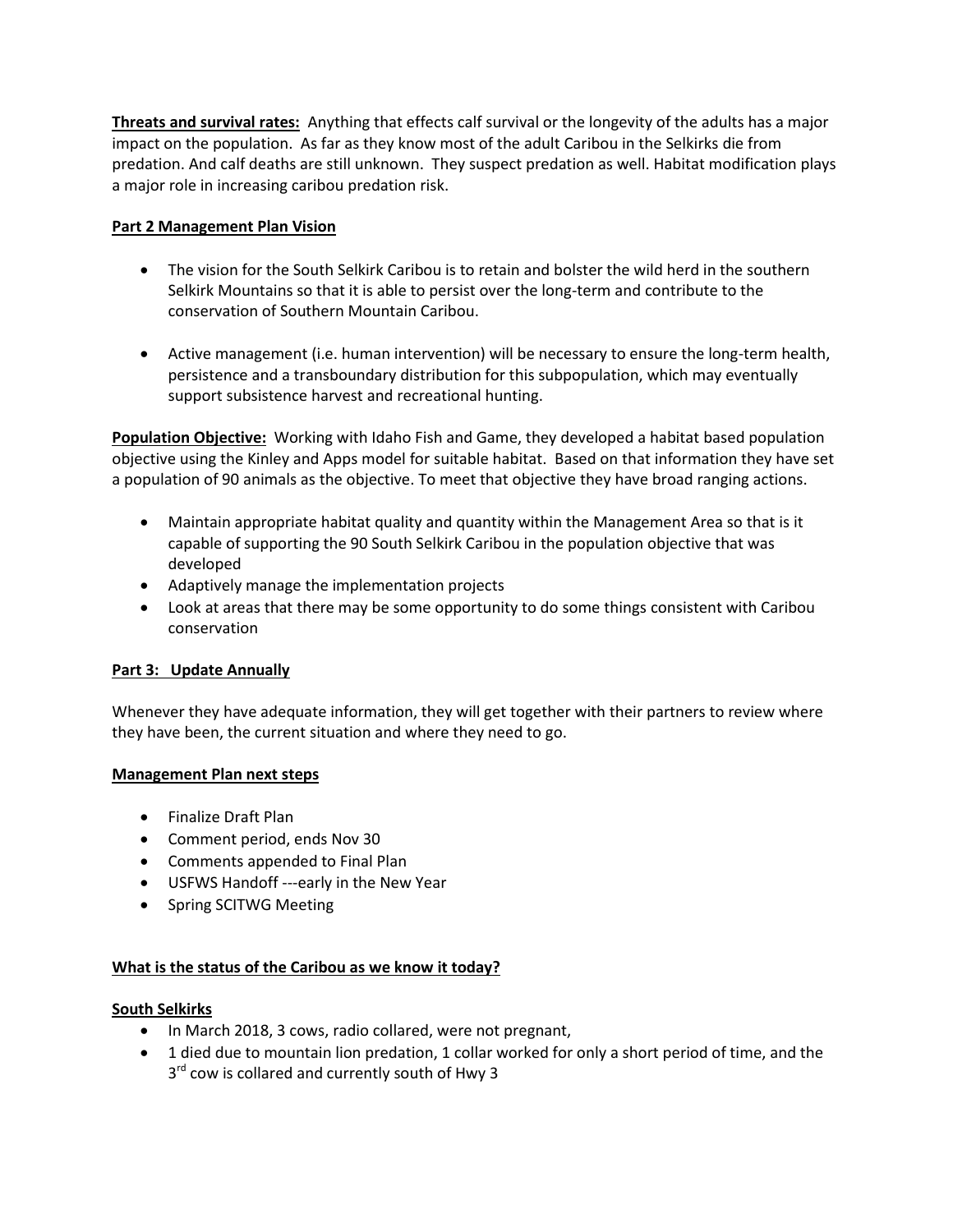When radio collared animals get near Hwy 3 they put notices on the signs at the base of Kootenay Pass to warn motorists that Caribou may be near the Highway

### **Purcells**

3 bulls, 1 cow (cow pregnant, all are collared). The fate of the potential calf is unknown.

## **Montana**

 Observation on Oct 31, 1 female, 1 male about 25 miles south of the Canadian border. The male was seen a couple days later about 4 miles south of the border. A few days later, a bull was seen near Moyie Lake in BC. Likely the same bull, but not confirmed. The cow has not been seen since the original sighting in Montana.

# **Revelstoke Maternal Pen Population** (captive rearing facility)

• 1 calf would not leave the pen.

## **Maternal pens**

- SCITWG attempted a maternal pen on the Nature Conservancy in Canada last year but the 140% snowpack was too much to continue; after the census found only 3 animals it wasn't worth continuing on
- The Revelstoke maternal pen has been operational for the past 5 years; has shown increase in calf and adult survival. It will not be run this year.
- A pen further north has been even more successful with the population growing from about 30- 70 in 5 years

# **Short term actions**

- Capture the animals left in the Selkirks and Purcells move to Columbia North herd in Canada, a stable herd, allow to breed and exchange genetics
- Capture the 2 Montana animals and move to maternal pen
- Move females into pen, subsequent soft release into Columbia population, males will be released directly into Columbia population due to the risks of confining antlered, more aggressive males in a pen.

#### Long Term Actions

- Maintain habitat protections in place
- Keep monitoring wolves and lions in British Columbia(track surveys)

#### Long term goals

- Build a captive rearing facility in which to house the Caribou year-round to produce enough animals to re-release into the wild
- Planning phase, ongoing now, to be completed March 2019
- British Columbia has hired a wildlife veterinarian to develop a plan to help generate funding through the Canadian Province and Federal Government
- If that captive rearing is successful, in 5-10 years they will begin discussing where those animals will be released (locations)
- Goal of re-populating the existing herds in the South Selkirk and South Purcells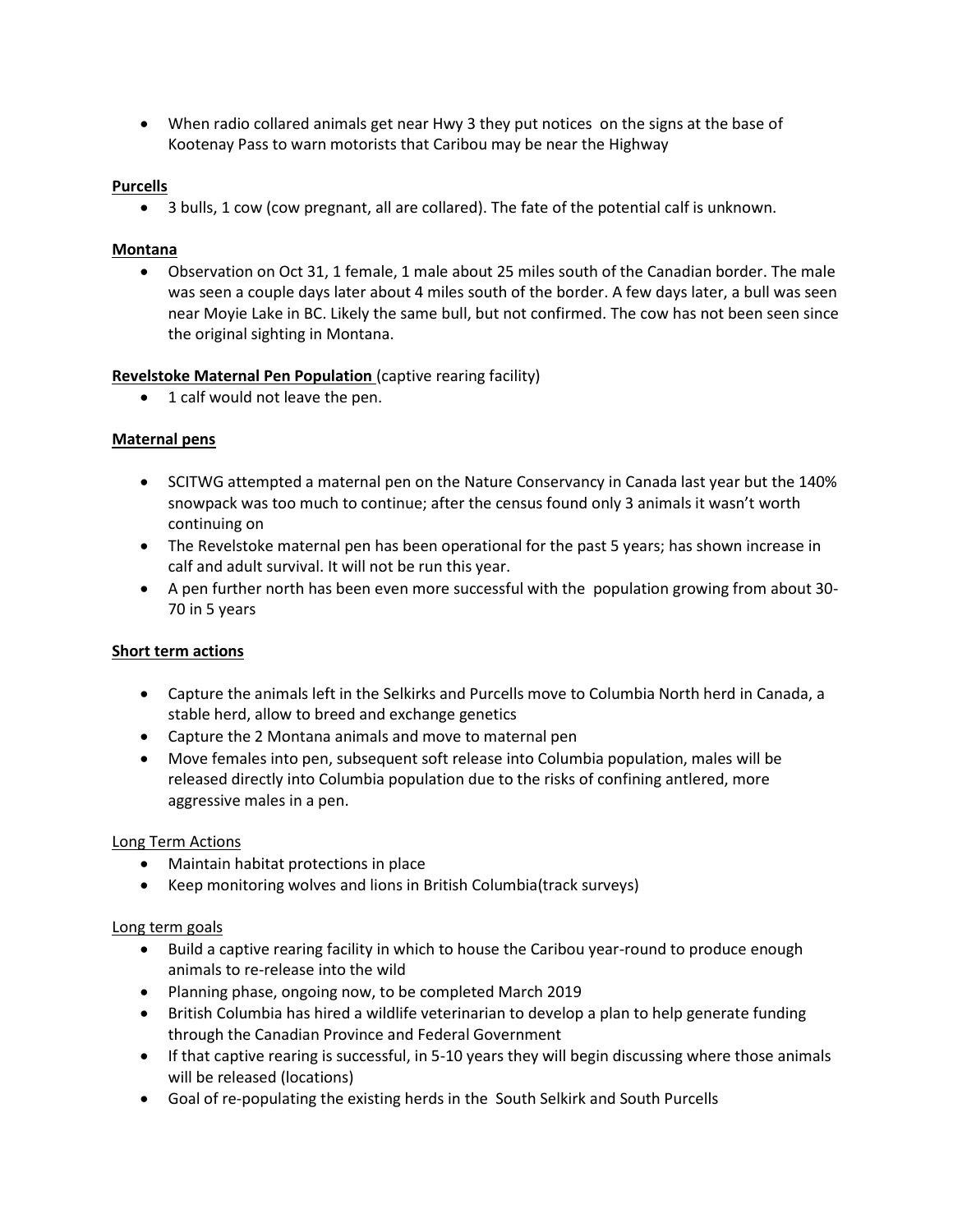Discussion followed concerning the long term plan for genetic integrity; the need for human intervention in management, natural reproduction in maternal pens, herd and individual movement, the risk of capture without snowpack, and future funding. Norm stated that to get the animals captured and moved to Columbia North population is all funded at this time.

*Norm's detailed presentation is available on the KVRI website at [www.kootenai.org.](http://www.kootenai.org/) The Draft Management Plan and information about comments are available on [www.restoringthekootenai.org](http://www.restoringthekootenai.org/)*.

Additionally, SCITWG members provided a more complete presentation earlier in the day for stakeholders. A recording, along with that presentation, can be obtained on http://*[www.restoringthekootenai.org/](http://www.restoringthekootenai.org/)OtherFWProjects/Caribou/*

#### **Committee Updates**

## **WAC Committee Update: Rhonda Vogl**

- Signed purchase agreement for \$4000 for the Wildlife Detection Sign
- The sign made it to Boise but the radar and camera got left in ITD shop. She is working on getting those to Brice Sloan.
- The Nature Conservancy will hold those funds and use them for maintenance and batteries on the existing wildlife warning signs.

#### **TMDL Committee Update: Rhonda Vogl**

- TMDL Subcommittee meeting scheduled tomorrow at 1:30 pm
- Bob Steed will be here to update on the TMDL for the Lower Kootenai/Moyie Subbasin
- Monitors have been pulled and Kevin Greenleaf supplied the data

#### **Forestry Committee Update- Kevin Knauth**

All three (3) sales from the Deer Creek Project have been sold for a total of 24mmbf

#### FY19 Updates

- Boulder EA signed on Oct. 31
- FY19 first sale in the spring- Black Boulder GNA Sale
- Camp Robin EA decision to be signed Dec. 2018 or Jan. 2019, 2 sales in FY 19

#### FY19 Sales

- Camp Robin Project 22mmbf
- Boulder Project 6mmbf

#### FY20 Sales

Boulder Project 25mmbf

#### Bog Creek Update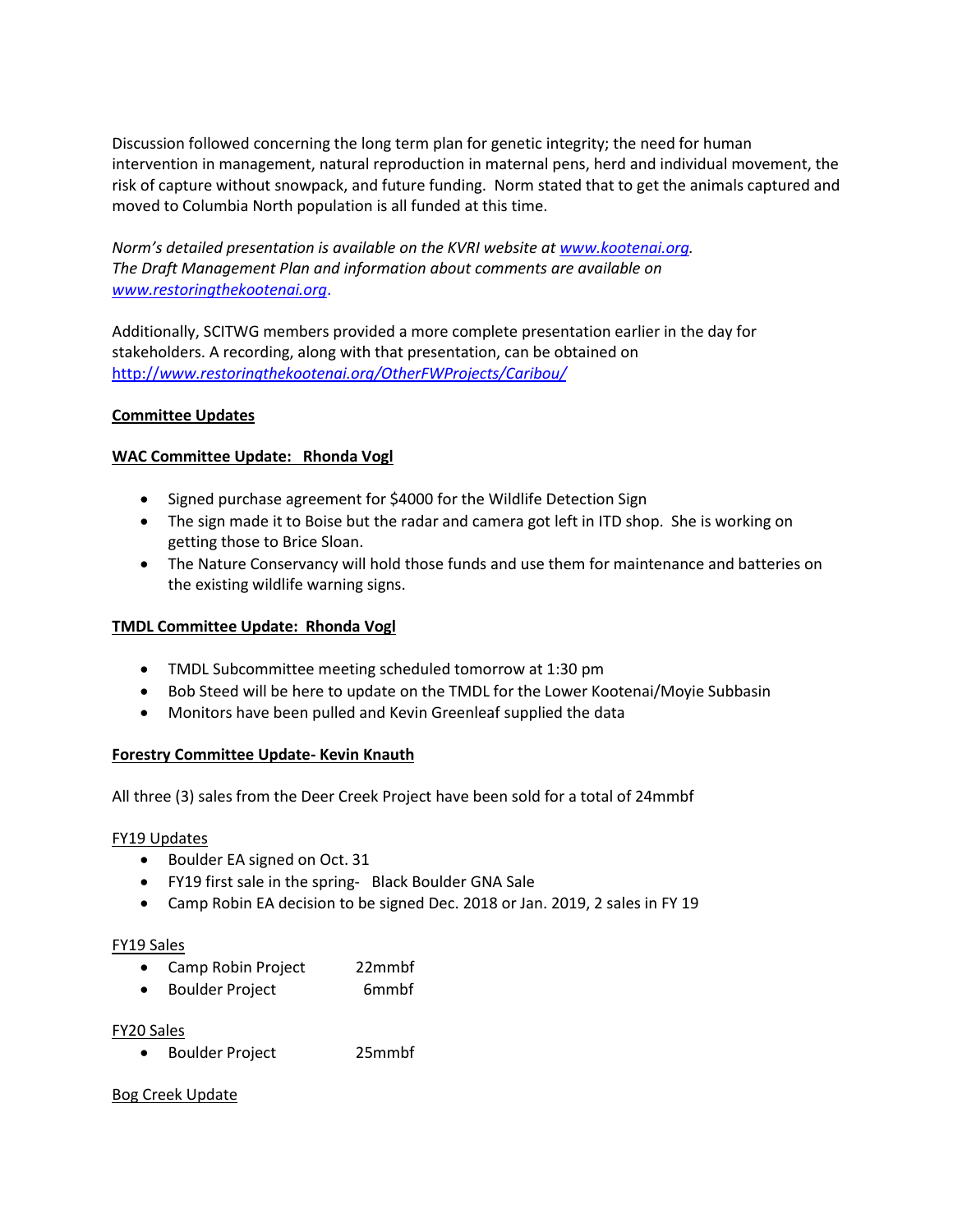- Progressing steadily
- All comments have been addressed
- Moving into Final EIS and draft record of decision very soon
- Hope of a decision later in the spring
- Allowing work to get done in the coming operating season
- As part of that the FS will be looking at road storage in the Blue Grass BMU to bring it into compliance with the Grizzly Bear Access Amendment

### **Interagency Grizzly Bear Committee (IGBC) Meeting Update- Rhonda Vogl**

- Rhonda V. attended the meeting in Libby, MT on November 7, 2018. Wayne Kasworm presented.
- Learned about the ongoing investigation of the Grizzly killed in the Spruce Lake area in Boundary County

## **9B Trails Update-Rhonda Vogl**

Rhonda reported that the 9B Trails have asked to speak at our next meeting in January to bring us up to date on their progress.

## **Fish and Game Commission Update- Chip Corsi**

- The Commission approved the Burbot Fishery Season to start Jan 1, 2019. Congrats to everyone.
- The Commission meeting kicked off the 2 year cycle for Big Game Regulations; starts scoping, meetings and public comment period. There will be at least 3 opportunities for the public to weigh in on Big Game
- Installing wildlife cameras as a population estimate tool. If successful, it will have a wider application such as Grizzly Monitoring; less expensive than genetic studies and safer and cheaper than flying

#### **Fish and Wildlife Service Update- Christy Johnson-Hughes**

Christy reported that their office will not be hiring this fiscal year and will be prioritizing their work load.

#### **Bureau of Land Management (BLM) - Kurt Pavlat**

- Last month the Coeur d'Alene Field Office toured the various phases of the KRHRP.
- Phase 1 of the KRHRP included the BLM Hideaway Island. Thanks to Sue Ireland for coordinating the tour, 8 BLM folks came up for the tour.
- Real pleased with what's been done, looks really good; BLM applauds the Tribe and the partnership that accomplished the work.
- Also toured the Two Tail Project, it's been 10 years since the timber sale. Will do some tweaking up there over the next few years. Lots of Lodge pole pine coming into the larch understory, will have to do something with that.
- Two Tail was a large timber sale for BLM, 5MMBF total volume removed.
- Also did some work with Phil Schneurle on Parker Ridge